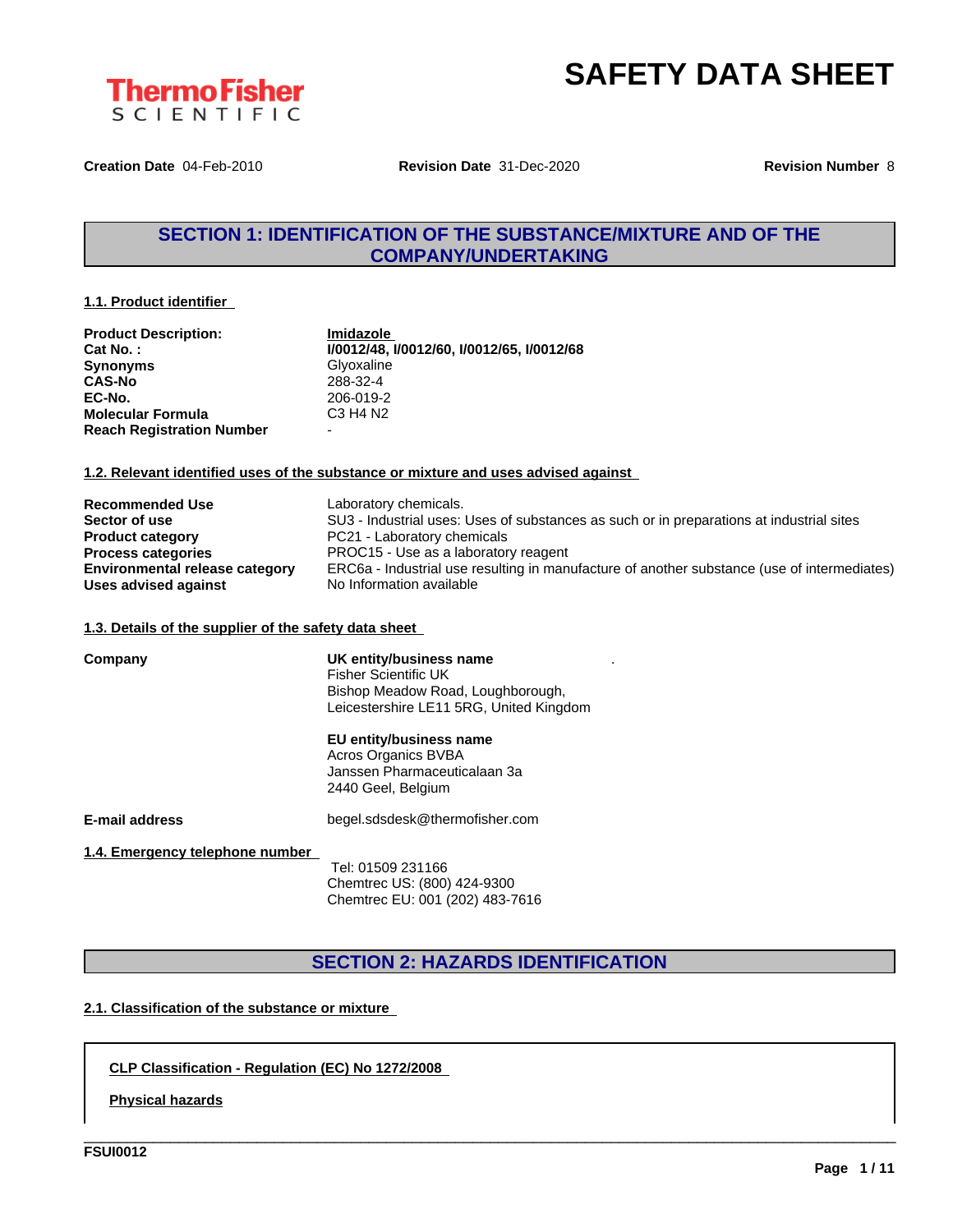$\_$  ,  $\_$  ,  $\_$  ,  $\_$  ,  $\_$  ,  $\_$  ,  $\_$  ,  $\_$  ,  $\_$  ,  $\_$  ,  $\_$  ,  $\_$  ,  $\_$  ,  $\_$  ,  $\_$  ,  $\_$  ,  $\_$  ,  $\_$  ,  $\_$  ,  $\_$  ,  $\_$  ,  $\_$  ,  $\_$  ,  $\_$  ,  $\_$  ,  $\_$  ,  $\_$  ,  $\_$  ,  $\_$  ,  $\_$  ,  $\_$  ,  $\_$  ,  $\_$  ,  $\_$  ,  $\_$  ,  $\_$  ,  $\_$  ,

#### **Imidazole Revision Date** 31-Dec-2020

Based on available data, the classification criteria are not met

#### **Health hazards**

Acute oral toxicity Category 4 (H302) Skin Corrosion/Irritation **Category 1 C** (H314) Serious Eye Damage/Eye Irritation Category 1 (H318) Reproductive Toxicity Category 1B (H360D)

#### **Environmental hazards**

Based on available data, the classification criteria are not met

*Full text of Hazard Statements: see section 16*



**Signal Word Danger**

#### **Hazard Statements**

H302 - Harmful if swallowed H314 - Causes severe skin burns and eye damage H360D - May damage the unborn child May form combustible dust concentrations in air

#### **Precautionary Statements**

P280 - Wear protective gloves/protective clothing/eye protection/face protection P301 + P330 + P331 - IF SWALLOWED: rinse mouth. Do NOT induce vomiting P305 + P351 + P338 - IF IN EYES: Rinse cautiously with water for several minutes. Remove contact lenses, if present and easy to do. Continue rinsing P310 - Immediately call a POISON CENTER or doctor/physician P303 + P361 + P353 - IF ON SKIN (or hair): Take off immediately all contaminated clothing. Rinse skin with water or shower

#### **Additional EU labelling**

Restricted to professional users

#### **2.3. Other hazards**

Substance is not considered persistent, bioaccumulative and toxic (PBT) / very persistent and very bioaccumulative (vPvB)

May form explosible dust-air mixture if dispersed

#### **SECTION 3: COMPOSITION/INFORMATION ON INGREDIENTS**

#### **3.1. Substances**

| <b>Component</b> | <b>CAS-No</b> | EC-No.            | Weight % | CLP Classification - Regulation (EC) No<br>1272/2008 |
|------------------|---------------|-------------------|----------|------------------------------------------------------|
| -Imidazole       | 288-32-4      | EEC No. 206-019-2 | >95      | Skin Corr. 1C (H314)                                 |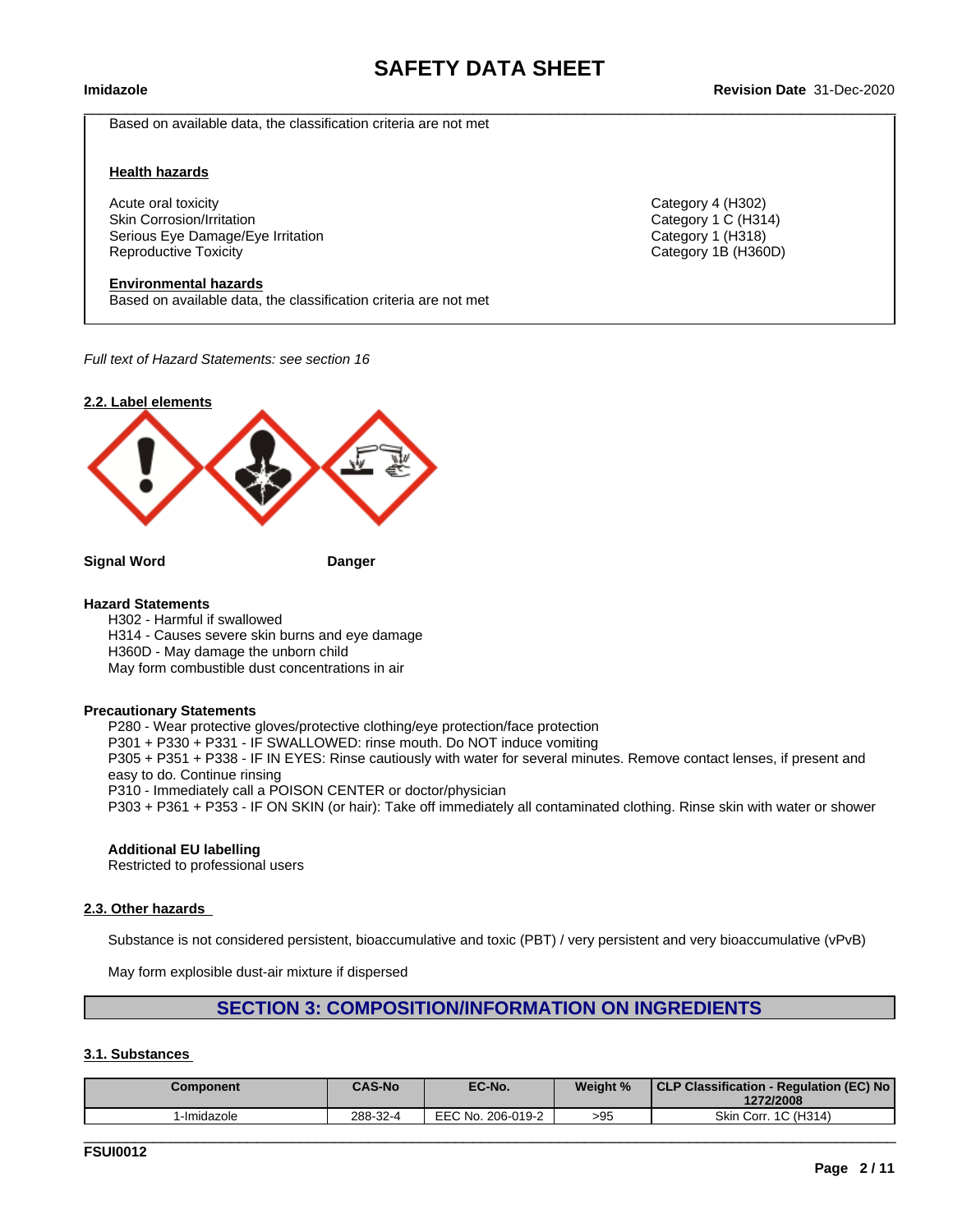#### **Imidazole Revision Date** 31-Dec-2020

|  |  | (H318)<br>Eye Dam.  |
|--|--|---------------------|
|  |  | Repr. 1B (H360D)    |
|  |  | Acute Tox. 4 (H302) |

#### **Reach Registration Number** -

*Full text of Hazard Statements: see section 16*

## **SECTION 4: FIRST AID MEASURES**

#### **4.1. Description of first aid measures**

| <b>Eye Contact</b>                                               | Rinse immediately with plenty of water, also under the eyelids, for at least 15 minutes.<br>Immediate medical attention is required.                                                                                                                                                                                             |  |
|------------------------------------------------------------------|----------------------------------------------------------------------------------------------------------------------------------------------------------------------------------------------------------------------------------------------------------------------------------------------------------------------------------|--|
| <b>Skin Contact</b>                                              | Wash off immediately with plenty of water for at least 15 minutes. Immediate medical<br>attention is required.                                                                                                                                                                                                                   |  |
| Ingestion                                                        | Do NOT induce vomiting. Call a physician or poison control center immediately.                                                                                                                                                                                                                                                   |  |
| <b>Inhalation</b>                                                | Remove to fresh air. If breathing is difficult, give oxygen. Do not use mouth-to-mouth<br>method if victim ingested or inhaled the substance; give artificial respiration with the aid of a<br>pocket mask equipped with a one-way valve or other proper respiratory medical device.<br>Immediate medical attention is required. |  |
| Self-Protection of the First Aider                               | Ensure that medical personnel are aware of the material(s) involved, take precautions to<br>protect themselves and prevent spread of contamination.                                                                                                                                                                              |  |
| 4.2. Most important symptoms and effects, both acute and delayed |                                                                                                                                                                                                                                                                                                                                  |  |
|                                                                  | Causes burns by all exposure routes. Product is a corrosive material. Use of gastric<br>lavage or emesis is contraindicated. Possible perforation of stomach or esophagus should<br>be investigated: Ingestion causes severe swelling, severe damage to the delicate tissue<br>and danger of perforation                         |  |
|                                                                  | 4.3. Indication of any immediate medical attention and special treatment needed                                                                                                                                                                                                                                                  |  |

| <b>Notes to Physician</b> | Treat symptomatically. |
|---------------------------|------------------------|
|---------------------------|------------------------|

## **SECTION 5: FIREFIGHTING MEASURES**

#### **5.1. Extinguishing media**

**Suitable Extinguishing Media** Water spray. Alcohol resistant foam. Dry chemical, soda ash, lime or sand.

#### **Extinguishing media which must not be used for safety reasons** No information available.

#### **5.2. Special hazards arising from the substance or mixture**

Corrosive material. Fine dust dispersed in air may ignite. Dust can form an explosive mixture with air. Thermal decomposition can lead to release of irritating gases and vapors.

\_\_\_\_\_\_\_\_\_\_\_\_\_\_\_\_\_\_\_\_\_\_\_\_\_\_\_\_\_\_\_\_\_\_\_\_\_\_\_\_\_\_\_\_\_\_\_\_\_\_\_\_\_\_\_\_\_\_\_\_\_\_\_\_\_\_\_\_\_\_\_\_\_\_\_\_\_\_\_\_\_\_\_\_\_\_\_\_\_\_\_\_\_\_

#### **Hazardous Combustion Products**

Carbon monoxide (CO), Carbon dioxide (CO2), Nitrogen oxides (NOx), Hydrogen cyanide (hydrocyanic acid), Ammonia.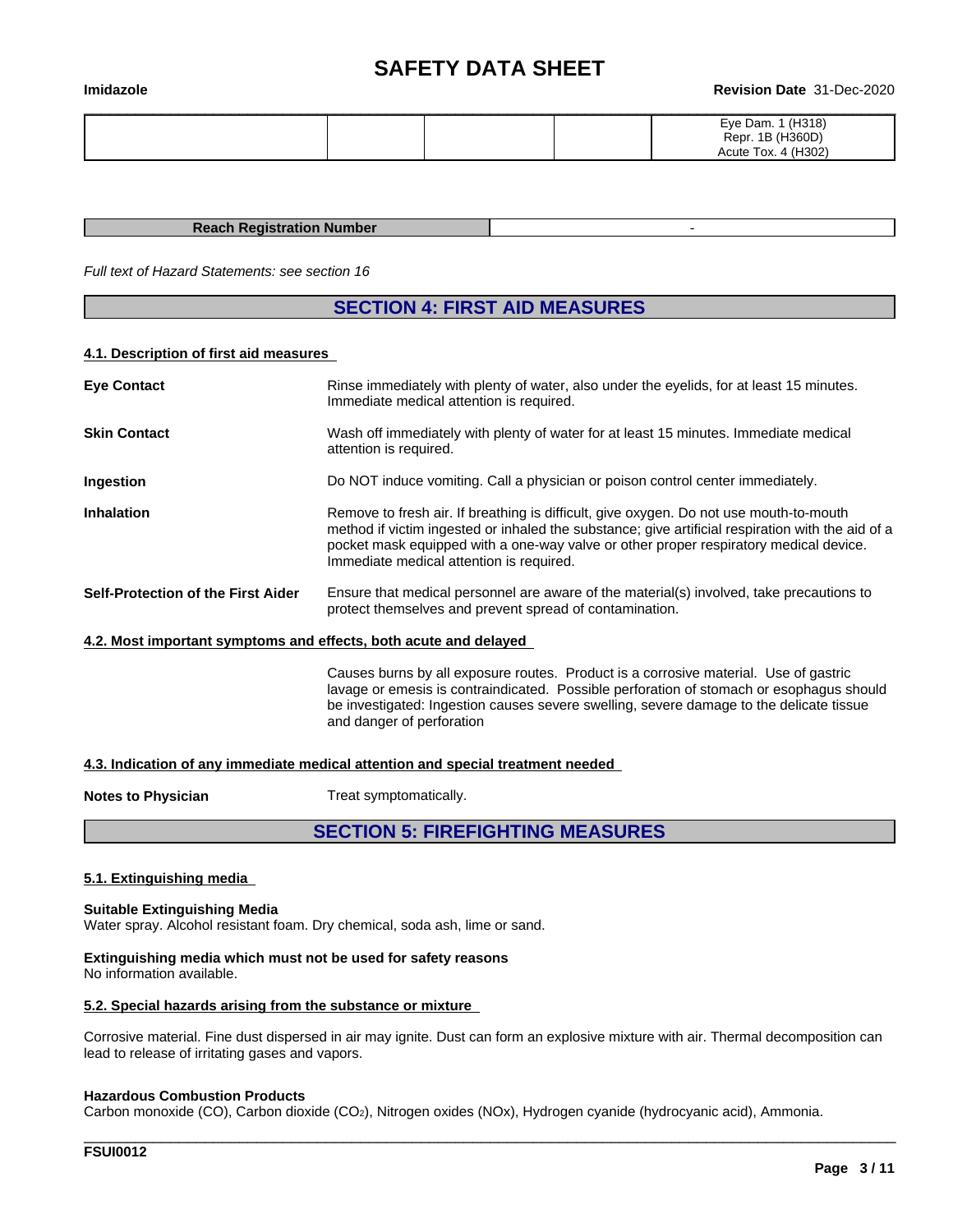$\_$  ,  $\_$  ,  $\_$  ,  $\_$  ,  $\_$  ,  $\_$  ,  $\_$  ,  $\_$  ,  $\_$  ,  $\_$  ,  $\_$  ,  $\_$  ,  $\_$  ,  $\_$  ,  $\_$  ,  $\_$  ,  $\_$  ,  $\_$  ,  $\_$  ,  $\_$  ,  $\_$  ,  $\_$  ,  $\_$  ,  $\_$  ,  $\_$  ,  $\_$  ,  $\_$  ,  $\_$  ,  $\_$  ,  $\_$  ,  $\_$  ,  $\_$  ,  $\_$  ,  $\_$  ,  $\_$  ,  $\_$  ,  $\_$  ,

#### **5.3. Advice for firefighters**

As in any fire, wear self-contained breathing apparatus pressure-demand, MSHA/NIOSH (approved or equivalent) and full protective gear.

### **SECTION 6: ACCIDENTAL RELEASE MEASURES**

#### **6.1. Personal precautions, protective equipment and emergency procedures**

Use personal protective equipment as required. Evacuate personnel to safe areas. Ensure adequate ventilation. Avoid dust formation.

#### **6.2. Environmental precautions**

Should not be released into the environment. See Section 12 for additional Ecological Information.

#### **6.3. Methods and material for containment and cleaning up**

Sweep up and shovel into suitable containers for disposal. Avoid dust formation.

#### **6.4. Reference to other sections**

Refer to protective measures listed in Sections 8 and 13.

### **SECTION 7: HANDLING AND STORAGE**

#### **7.1. Precautions for safe handling**

Use only under a chemical fume hood. Wear personal protective equipment/face protection. Do not get in eyes, on skin, or on clothing. Do not breathe dust. Do not ingest. If swallowed then seek immediate medical assistance. Avoid dust formation.

#### **Hygiene Measures**

Handle in accordance with good industrial hygiene and safety practice. Keep away from food, drink and animal feeding stuffs. Do not eat, drink or smoke when using this product. Remove and wash contaminated clothing and gloves, including the inside, before re-use. Wash hands before breaks and after work.

#### **7.2. Conditions for safe storage, including any incompatibilities**

Keep containers tightly closed in a dry, cool and well-ventilated place. Corrosives area.

#### **Technical Rules for Hazardous Substances (TRGS) 510 Storage Class (LGK) (Germany)** Class 6.1C

#### **7.3. Specific end use(s)**

Use in laboratories

#### **SECTION 8: EXPOSURE CONTROLS/PERSONAL PROTECTION**

#### **8.1. Control parameters**

#### **Exposure limits**

This product, as supplied, does not contain any hazardous materials with occupational exposure limits established by the region specific regulatory bodies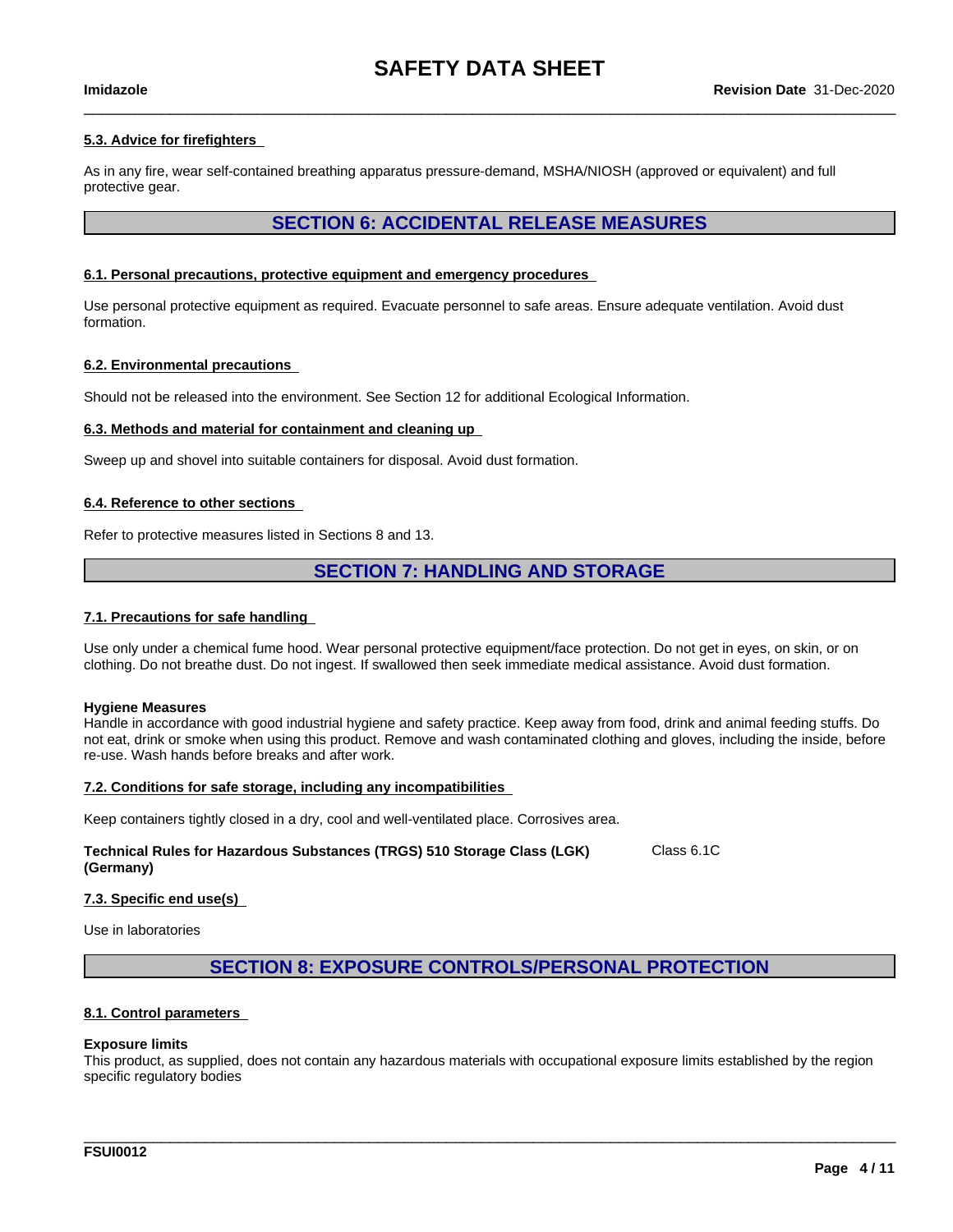$\_$  ,  $\_$  ,  $\_$  ,  $\_$  ,  $\_$  ,  $\_$  ,  $\_$  ,  $\_$  ,  $\_$  ,  $\_$  ,  $\_$  ,  $\_$  ,  $\_$  ,  $\_$  ,  $\_$  ,  $\_$  ,  $\_$  ,  $\_$  ,  $\_$  ,  $\_$  ,  $\_$  ,  $\_$  ,  $\_$  ,  $\_$  ,  $\_$  ,  $\_$  ,  $\_$  ,  $\_$  ,  $\_$  ,  $\_$  ,  $\_$  ,  $\_$  ,  $\_$  ,  $\_$  ,  $\_$  ,  $\_$  ,  $\_$  ,

#### **Biological limit values**

This product, as supplied, does not contain any hazardous materials with biological limits established by the region specific regulatory bodies

#### **Monitoring methods**

BS EN 14042:2003 Title Identifier: Workplace atmospheres. Guide for the application and use of procedures for the assessment of exposure to chemical and biological agents.

MDHS14/3 General methods for sampling and gravimetric analysis of respirable and inhalable dust

#### **Derived No Effect Level (DNEL)** No information available

| Route of exposure | Acute effects (local) | <b>Acute effects</b><br>(systemic) | <b>Chronic effects</b><br>(local) | <b>Chronic effects</b><br>(systemic) |
|-------------------|-----------------------|------------------------------------|-----------------------------------|--------------------------------------|
| Oral              |                       |                                    |                                   |                                      |
| Dermal            |                       |                                    |                                   | $1.5 \text{ mg/kg}$                  |
| <b>Inhalation</b> |                       |                                    |                                   | $10.6 \text{ ma/m}^3$                |

**Predicted No Effect Concentration** No information available. **(PNEC)**

| <b>Fresh water</b>           | $0.13$ mg/L    |
|------------------------------|----------------|
| <b>Fresh water sediment</b>  | $0.336$ mg/kg  |
| <b>Marine water</b>          | $0.013$ mg/L   |
| <b>Marine water sediment</b> | $0.0336$ mg/kg |
| <b>Water Intermittent</b>    | 1.3 $mg/L$     |
| Microorganisms in sewage     | 10 $mg/L$      |
| treatment                    |                |
| Soil (Agriculture)           | $0.0425$ mg/kg |

#### **8.2. Exposure controls**

#### **Engineering Measures**

Use only under a chemical fume hood. Ensure that eyewash stations and safety showers are close to the workstation location. Wherever possible, engineering control measures such as the isolation or enclosure of the process, the introduction of process or equipment changes to minimise release or contact, and the use of properly designed ventilation systems, should be adopted to control hazardous materials at source

| Personal protective equipment<br><b>Eye Protection</b>                       |                                                                           | Goggles (European standard - EN 166) |                              |                                                                          |
|------------------------------------------------------------------------------|---------------------------------------------------------------------------|--------------------------------------|------------------------------|--------------------------------------------------------------------------|
| <b>Hand Protection</b>                                                       | Protective gloves                                                         |                                      |                              |                                                                          |
| Glove material<br>Natural rubber<br>Nitrile rubber<br>Neoprene<br><b>PVC</b> | Breakthrough time Glove thickness<br>See manufacturers<br>recommendations |                                      | <b>EU standard</b><br>EN 374 | <b>Glove comments</b><br>(minimum requirement)                           |
| Skin and body protection                                                     |                                                                           |                                      |                              | Wear appropriate protective gloves and clothing to prevent skin exposure |

Inspect gloves before use.

Please observe the instructions regarding permeability and breakthrough time which are provided by the supplier of the gloves. (Refer to manufacturer/supplier for information)

Ensure gloves are suitable for the task: Chemical compatability, Dexterity, Operational conditions, User susceptibility, e.g. sensitisation effects, also take into consideration the specific local conditions under which the product is used, such as the danger of cuts, abrasion.

Remove gloves with care avoiding skin contamination.

**Respiratory Protection** When workers are facing concentrations above the exposure limit they must use appropriate certified respirators.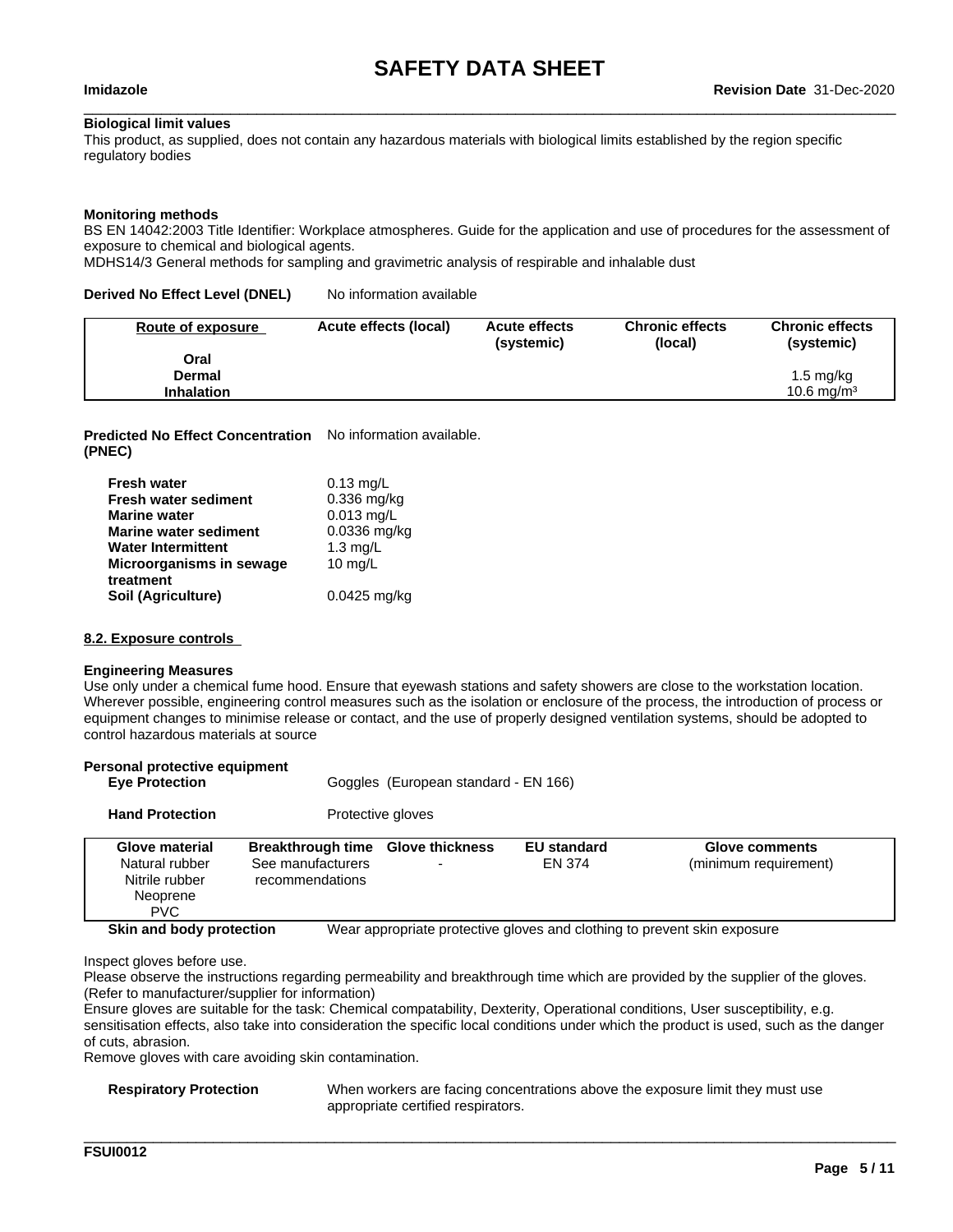**Imidazole Revision Date** 31-Dec-2020

|                                        | To protect the wearer, respiratory protective equipment must be the correct fit and be used<br>and maintained properly                                                                                                                                                                                                            |
|----------------------------------------|-----------------------------------------------------------------------------------------------------------------------------------------------------------------------------------------------------------------------------------------------------------------------------------------------------------------------------------|
| Large scale/emergency use              | Use a NIOSH/MSHA or European Standard EN 136 approved respirator if exposure limits<br>are exceeded or if irritation or other symptoms are experienced<br>Recommended Filter type: Particulates filter conforming to EN 143                                                                                                       |
| <b>Small scale/Laboratory use</b>      | Use a NIOSH/MSHA or European Standard EN 149:2001 approved respirator if exposure<br>limits are exceeded or if irritation or other symptoms are experienced.<br><b>Recommended half mask:-</b> Valve filtering: EN405; or: Half mask: EN140; plus filter, EN<br>141<br>When RPE is used a face piece Fit Test should be conducted |
| <b>Environmental exposure controls</b> | No information available.                                                                                                                                                                                                                                                                                                         |

## **SECTION 9: PHYSICAL AND CHEMICAL PROPERTIES**

#### **9.1. Information on basic physical and chemical properties**

| <b>Physical State</b>                                                                                                             | Solid                                                                                                                                       |                                          |
|-----------------------------------------------------------------------------------------------------------------------------------|---------------------------------------------------------------------------------------------------------------------------------------------|------------------------------------------|
| Appearance<br>Odor<br><b>Odor Threshold</b><br><b>Melting Point/Range</b><br><b>Softening Point</b><br><b>Boiling Point/Range</b> | White - Yellow<br>Amine compounds<br>No data available<br>86 - 90 °C / 186.8 - 194 °F<br>No data available<br>255 - 256 °C / 491 - 492.8 °F | @ 760 mmHg                               |
| <b>Flammability (liquid)</b><br><b>Flammability (solid,gas)</b><br><b>Explosion Limits</b>                                        | Not applicable<br>No information available<br>No data available                                                                             | Solid                                    |
| <b>Flash Point</b>                                                                                                                | 145 °C / 293 °F                                                                                                                             | <b>Method -</b> No information available |
| <b>Autoignition Temperature</b>                                                                                                   | 480 °C / 896 °F                                                                                                                             |                                          |
| <b>Decomposition Temperature</b>                                                                                                  | No data available                                                                                                                           |                                          |
| рH                                                                                                                                | 10.5                                                                                                                                        | (6.7% aq.sol.)                           |
| <b>Viscosity</b>                                                                                                                  | Not applicable                                                                                                                              | Solid                                    |
| <b>Water Solubility</b>                                                                                                           | Soluble                                                                                                                                     |                                          |
| Solubility in other solvents                                                                                                      | No information available                                                                                                                    |                                          |
| <b>Partition Coefficient (n-octanol/water)</b>                                                                                    |                                                                                                                                             |                                          |
| <b>Component</b>                                                                                                                  | log Pow                                                                                                                                     |                                          |
| 1-Imidazole                                                                                                                       | $-0.02$                                                                                                                                     |                                          |
| <b>Vapor Pressure</b>                                                                                                             | 0.003 mbar $@$ 20 °C                                                                                                                        |                                          |
| Density / Specific Gravity                                                                                                        | No data available                                                                                                                           |                                          |
| <b>Bulk Density</b>                                                                                                               | No data available                                                                                                                           |                                          |
| <b>Vapor Density</b>                                                                                                              | Not applicable                                                                                                                              | Solid                                    |
| <b>Particle characteristics</b>                                                                                                   | No data available                                                                                                                           |                                          |
| 9.2. Other information                                                                                                            |                                                                                                                                             |                                          |
| <b>Molecular Formula</b>                                                                                                          | C <sub>3</sub> H <sub>4</sub> N <sub>2</sub>                                                                                                |                                          |
| <b>Molecular Weight</b>                                                                                                           | 68.08                                                                                                                                       |                                          |
| <b>Evaporation Rate</b>                                                                                                           | Not applicable - Solid                                                                                                                      |                                          |

## **SECTION 10: STABILITY AND REACTIVITY**

\_\_\_\_\_\_\_\_\_\_\_\_\_\_\_\_\_\_\_\_\_\_\_\_\_\_\_\_\_\_\_\_\_\_\_\_\_\_\_\_\_\_\_\_\_\_\_\_\_\_\_\_\_\_\_\_\_\_\_\_\_\_\_\_\_\_\_\_\_\_\_\_\_\_\_\_\_\_\_\_\_\_\_\_\_\_\_\_\_\_\_\_\_\_

**10.1. Reactivity** None known, based on information available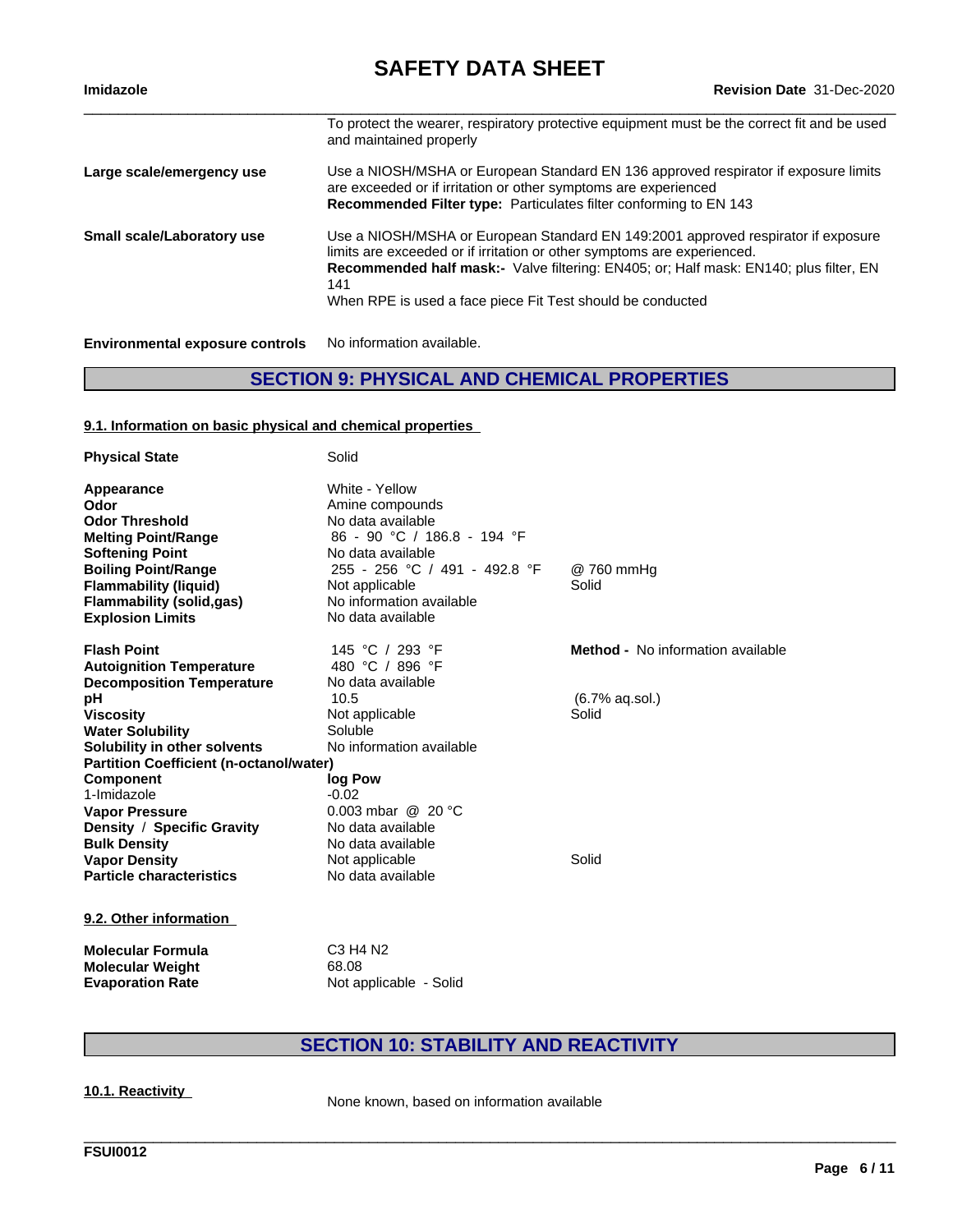$\_$  ,  $\_$  ,  $\_$  ,  $\_$  ,  $\_$  ,  $\_$  ,  $\_$  ,  $\_$  ,  $\_$  ,  $\_$  ,  $\_$  ,  $\_$  ,  $\_$  ,  $\_$  ,  $\_$  ,  $\_$  ,  $\_$  ,  $\_$  ,  $\_$  ,  $\_$  ,  $\_$  ,  $\_$  ,  $\_$  ,  $\_$  ,  $\_$  ,  $\_$  ,  $\_$  ,  $\_$  ,  $\_$  ,  $\_$  ,  $\_$  ,  $\_$  ,  $\_$  ,  $\_$  ,  $\_$  ,  $\_$  ,  $\_$  ,

| Stable under recommended storage conditions.                                                                                                                  |  |  |  |
|---------------------------------------------------------------------------------------------------------------------------------------------------------------|--|--|--|
| 10.3. Possibility of hazardous reactions                                                                                                                      |  |  |  |
| Hazardous polymerization does not occur.<br>None under normal processing.                                                                                     |  |  |  |
| Avoid dust formation. Incompatible products. Excess heat. Exposure to air or moisture over<br>prolonged periods.                                              |  |  |  |
| Strong oxidizing agents. Acids. Acid chlorides. Acid anhydrides.                                                                                              |  |  |  |
| 10.6. Hazardous decomposition products<br>Carbon monoxide (CO). Carbon dioxide (CO2). Nitrogen oxides (NOx). Hydrogen cyanide<br>(hydrocyanic acid). Ammonia. |  |  |  |
|                                                                                                                                                               |  |  |  |

## **SECTION 11: TOXICOLOGICAL INFORMATION**

#### **11.1. Information on hazard classes as defined in Regulation (EC) No 1272/2008**

#### **Product Information**

**(a) acute toxicity;**

| Oral              | Category 4                                                       |
|-------------------|------------------------------------------------------------------|
| Dermal            | Based on available data, the classification criteria are not met |
| <b>Inhalation</b> | Based on available data, the classification criteria are not met |

| <b>Component</b>                                                            | LD50 Oral                                                 | <b>LD50 Dermal</b>                                                                                                                   | <b>LC50 Inhalation</b> |
|-----------------------------------------------------------------------------|-----------------------------------------------------------|--------------------------------------------------------------------------------------------------------------------------------------|------------------------|
| 1-Imidazole                                                                 | 970 mg/kg (Rat)                                           |                                                                                                                                      |                        |
| (b) skin corrosion/irritation;                                              | Category 1 C                                              |                                                                                                                                      |                        |
| (c) serious eye damage/irritation;                                          | Category 1                                                |                                                                                                                                      |                        |
| (d) respiratory or skin sensitization;<br><b>Respiratory</b><br><b>Skin</b> |                                                           | Based on available data, the classification criteria are not met<br>Based on available data, the classification criteria are not met |                        |
| (e) germ cell mutagenicity;                                                 |                                                           | Based on available data, the classification criteria are not met                                                                     |                        |
|                                                                             | Not mutagenic in AMES Test                                |                                                                                                                                      |                        |
| (f) carcinogenicity;                                                        |                                                           | Based on available data, the classification criteria are not met                                                                     |                        |
|                                                                             | There are no known carcinogenic chemicals in this product |                                                                                                                                      |                        |
|                                                                             |                                                           |                                                                                                                                      |                        |
| (g) reproductive toxicity;<br><b>Reproductive Effects</b>                   | Category 1B<br>May cause harm to the unborn child.        |                                                                                                                                      |                        |
| (h) STOT-single exposure;                                                   |                                                           | Based on available data, the classification criteria are not met                                                                     |                        |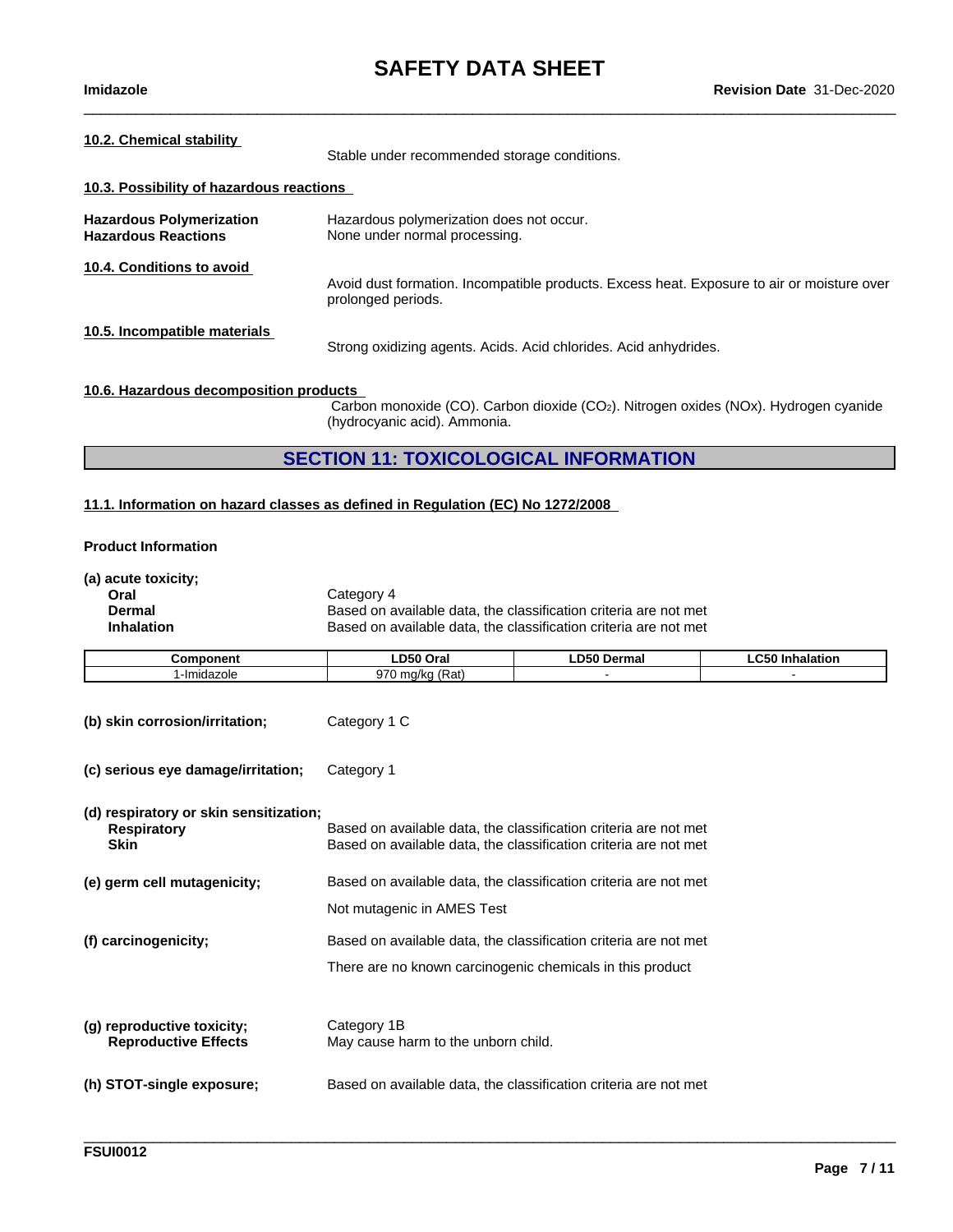| (i) STOT-repeated exposure;                   | Based on available data, the classification criteria are not met                                                                                                                                                                                                  |
|-----------------------------------------------|-------------------------------------------------------------------------------------------------------------------------------------------------------------------------------------------------------------------------------------------------------------------|
| <b>Target Organs</b>                          | None known.                                                                                                                                                                                                                                                       |
| (j) aspiration hazard;                        | Not applicable<br>Solid                                                                                                                                                                                                                                           |
| <b>Other Adverse Effects</b>                  | See actual entry in RTECS for complete information The toxicological properties have not<br>been fully investigated.                                                                                                                                              |
| Symptoms / effects, both acute and<br>delayed | Product is a corrosive material. Use of gastric lavage or emesis is contraindicated.<br>Possible perforation of stomach or esophagus should be investigated. Ingestion causes<br>severe swelling, severe damage to the delicate tissue and danger of perforation. |
|                                               |                                                                                                                                                                                                                                                                   |

### **11.2. Information on other hazards**

| <b>Endocrine Disrupting Properties</b> | Assess endocrine disrupting properties for human health. This product does not contain any |
|----------------------------------------|--------------------------------------------------------------------------------------------|
|                                        | known or suspected endocrine disruptors.                                                   |

## **SECTION 12: ECOLOGICAL INFORMATION**

## **12.1. Toxicity**

**Ecotoxicity effects** Do not empty into drains.

| Component   | <b>Freshwater Fish</b> | <b>Water Flea</b>                            | <b>Freshwater Algae</b>                                                                                     |
|-------------|------------------------|----------------------------------------------|-------------------------------------------------------------------------------------------------------------|
| 1-Imidazole |                        | $EC50: = 341.5$ mg/L, 48h<br>(Daphnia magna) | $EC50: = 82$ mg/L, 96h<br>(Desmodesmus subspicatus)<br>$EC50: = 130$ mg/L, 72h<br>(Desmodesmus subspicatus) |
|             |                        |                                              |                                                                                                             |

| Component   | <b>Microtox</b>                              | <b>M-Factor</b> |
|-------------|----------------------------------------------|-----------------|
| I-Imidazole | $= 1200$ mg/L EC50 Pseudomonas putida 17 h   |                 |
|             | $= 231$ mg/L EC50 Photobacterium phosphoreum |                 |
|             | 30 min                                       |                 |

**12.2. Persistence and degradability** Readily biodegradable Soluble in water, Persistence is unlikely, based on information available.

**12.3. Bioaccumulative potential** Bioaccumulation is unlikely

| onent                                  | Pow<br>loq      | $\epsilon$ (BCF<br>. atlor<br>enı<br>ш |
|----------------------------------------|-----------------|----------------------------------------|
| $-10$<br>$-1$<br>.-Im<br>71<br>luazult | $\sim$<br>-v.ve | Nο<br>$\sim$<br>data<br>avallable      |

| 12.4. Mobility in soil                                                             | The product is water soluble, and may spread in water systems. Will likely be mobile in the<br>environment due to its water solubility. Highly mobile in soils |
|------------------------------------------------------------------------------------|----------------------------------------------------------------------------------------------------------------------------------------------------------------|
| 12.5. Results of PBT and vPvB<br>assessment                                        | Substance is not considered persistent, bioaccumulative and toxic (PBT) / very persistent<br>and very bioaccumulative (vPvB).                                  |
| 12.6. Endocrine disrupting<br>properties<br><b>Endocrine Disruptor Information</b> | This product does not contain any known or suspected endocrine disruptors                                                                                      |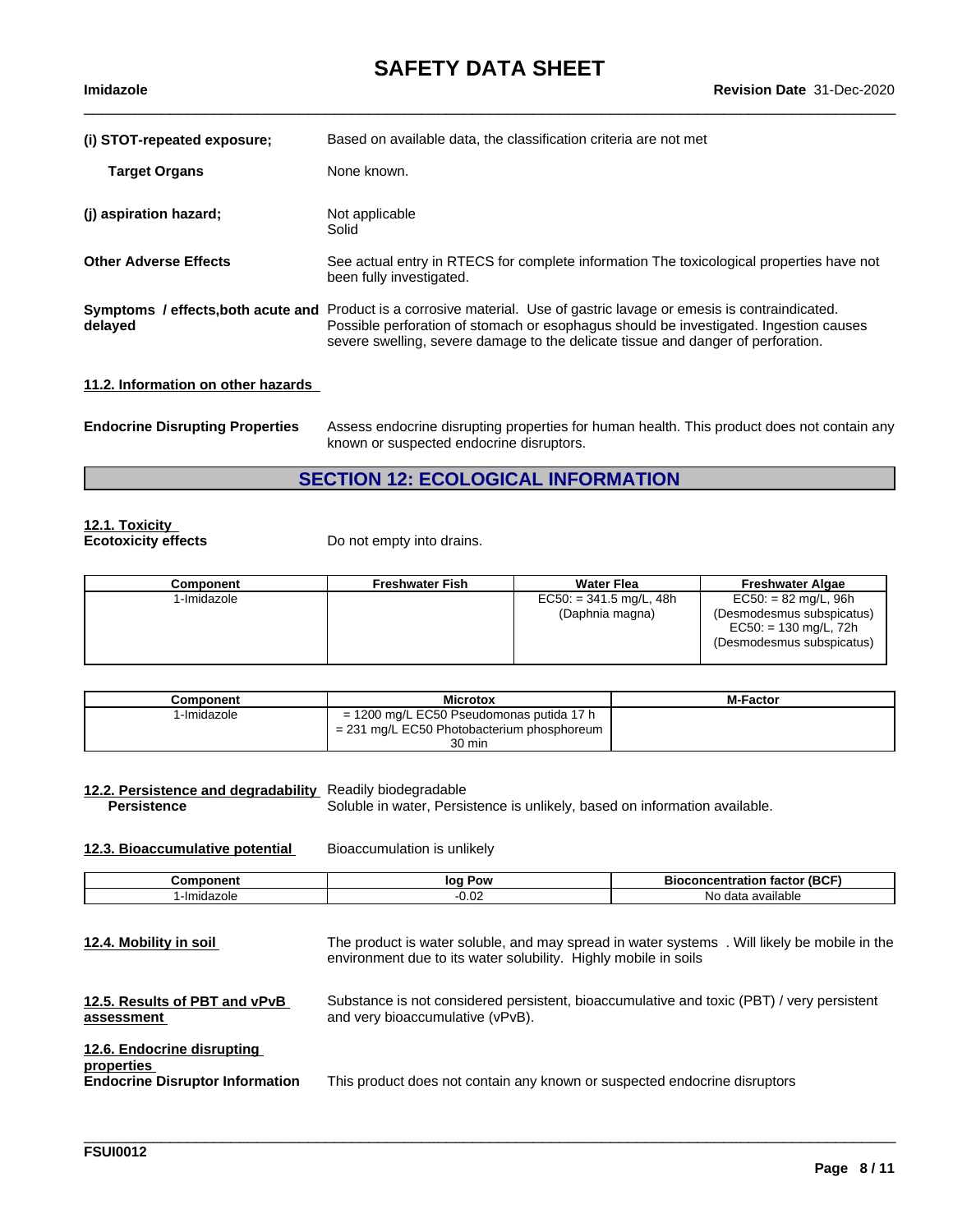# **12.7. Other adverse effects**

**Persistent Organic Pollutant** This product does not contain any known or suspected substance<br> **Ozone Depletion Potential** This product does not contain any known or suspected substance This product does not contain any known or suspected substance

 $\_$  ,  $\_$  ,  $\_$  ,  $\_$  ,  $\_$  ,  $\_$  ,  $\_$  ,  $\_$  ,  $\_$  ,  $\_$  ,  $\_$  ,  $\_$  ,  $\_$  ,  $\_$  ,  $\_$  ,  $\_$  ,  $\_$  ,  $\_$  ,  $\_$  ,  $\_$  ,  $\_$  ,  $\_$  ,  $\_$  ,  $\_$  ,  $\_$  ,  $\_$  ,  $\_$  ,  $\_$  ,  $\_$  ,  $\_$  ,  $\_$  ,  $\_$  ,  $\_$  ,  $\_$  ,  $\_$  ,  $\_$  ,  $\_$  ,

## **SECTION 13: DISPOSAL CONSIDERATIONS**

#### **13.1. Waste treatment methods**

| <b>Waste from Residues/Unused</b><br><b>Products</b> | Waste is classified as hazardous. Dispose of in accordance with the European Directives<br>on waste and hazardous waste. Dispose of in accordance with local regulations.                                           |
|------------------------------------------------------|---------------------------------------------------------------------------------------------------------------------------------------------------------------------------------------------------------------------|
| <b>Contaminated Packaging</b>                        | Dispose of this container to hazardous or special waste collection point.                                                                                                                                           |
| European Waste Catalogue (EWC)                       | According to the European Waste Catalog, Waste Codes are not product specific, but<br>application specific.                                                                                                         |
| <b>Other Information</b>                             | Waste codes should be assigned by the user based on the application for which the product<br>was used. Do not empty into drains. Do not flush to sewer. Large amounts will affect pH<br>and harm aquatic organisms. |

### **SECTION 14: TRANSPORT INFORMATION**

#### **IMDG/IMO**

| 14.1. UN number                  | UN3263                                  |
|----------------------------------|-----------------------------------------|
| 14.2. UN proper shipping name    | Corrosive solid, basic, organic, n.o.s. |
| <b>Technical Shipping Name</b>   | Imidazole                               |
| 14.3. Transport hazard class(es) | 8                                       |
| 14.4. Packing group              |                                         |
|                                  |                                         |

**ADR** 

| 14.1. UN number                  | UN3263                                  |
|----------------------------------|-----------------------------------------|
| 14.2. UN proper shipping name    | Corrosive solid, basic, organic, n.o.s. |
| <b>Technical Shipping Name</b>   | Imidazole                               |
| 14.3. Transport hazard class(es) |                                         |
| 14.4. Packing group              | Ш                                       |

**IATA** 

| 14.1. UN number<br>14.2. UN proper shipping name<br><b>Technical Shipping Name</b><br>14.3. Transport hazard class(es)<br>14.4. Packing group | UN3263<br>Corrosive solid, basic, organic, n.o.s.<br>Imidazole<br>8<br>Ш |
|-----------------------------------------------------------------------------------------------------------------------------------------------|--------------------------------------------------------------------------|
| 14.5. Environmental hazards                                                                                                                   | No hazards identified                                                    |
| 14.6. Special precautions for user                                                                                                            | No special precautions required                                          |
| 14.7. Maritime transport in bulk<br>according to IMO instruments                                                                              | Not applicable, packaged goods                                           |

## **SECTION 15: REGULATORY INFORMATION**

\_\_\_\_\_\_\_\_\_\_\_\_\_\_\_\_\_\_\_\_\_\_\_\_\_\_\_\_\_\_\_\_\_\_\_\_\_\_\_\_\_\_\_\_\_\_\_\_\_\_\_\_\_\_\_\_\_\_\_\_\_\_\_\_\_\_\_\_\_\_\_\_\_\_\_\_\_\_\_\_\_\_\_\_\_\_\_\_\_\_\_\_\_\_

#### **15.1. Safety, health and environmental regulations/legislation specific for the substance or mixture**

**International Inventories**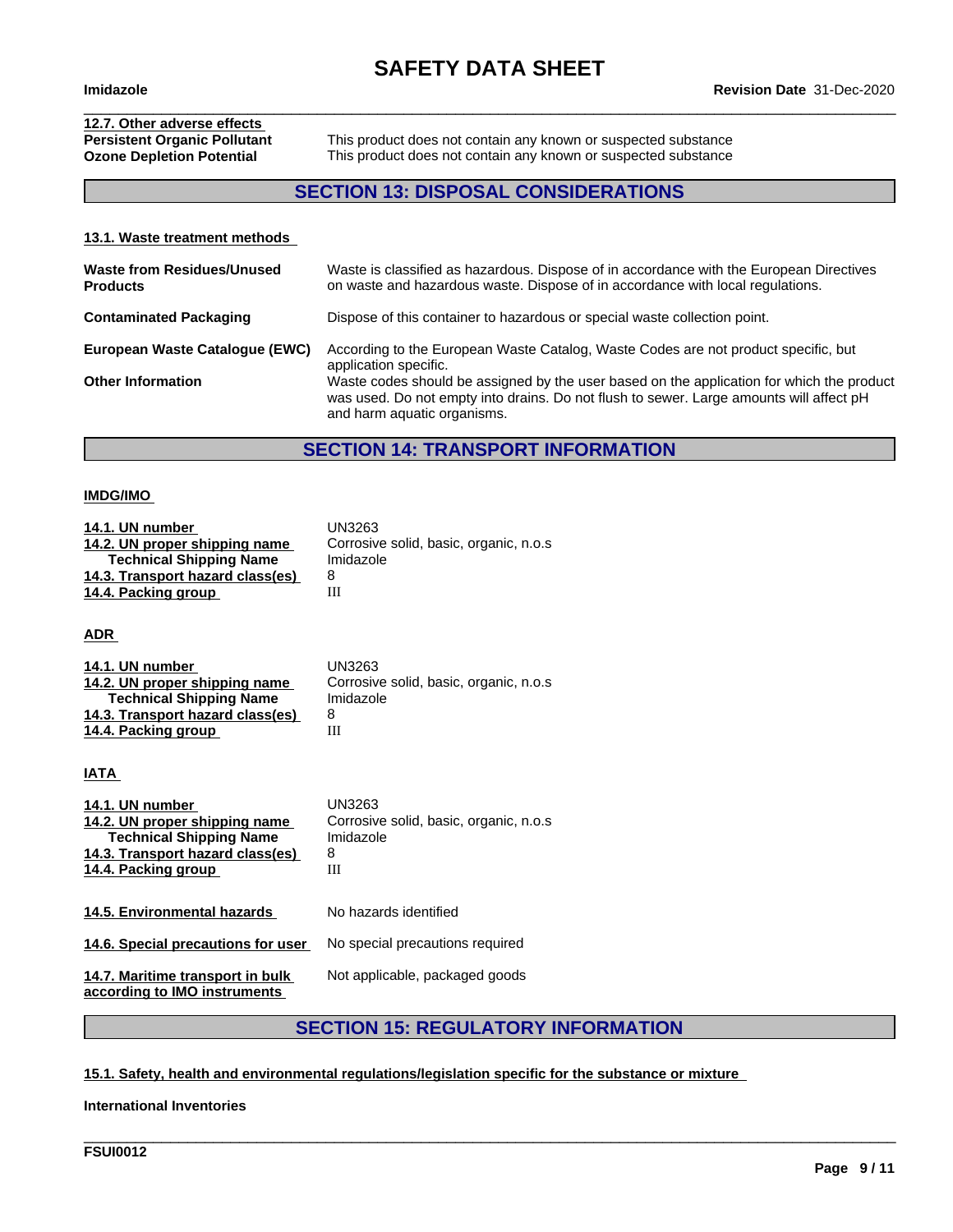$\_$  ,  $\_$  ,  $\_$  ,  $\_$  ,  $\_$  ,  $\_$  ,  $\_$  ,  $\_$  ,  $\_$  ,  $\_$  ,  $\_$  ,  $\_$  ,  $\_$  ,  $\_$  ,  $\_$  ,  $\_$  ,  $\_$  ,  $\_$  ,  $\_$  ,  $\_$  ,  $\_$  ,  $\_$  ,  $\_$  ,  $\_$  ,  $\_$  ,  $\_$  ,  $\_$  ,  $\_$  ,  $\_$  ,  $\_$  ,  $\_$  ,  $\_$  ,  $\_$  ,  $\_$  ,  $\_$  ,  $\_$  ,  $\_$  ,

X = listed, Europe (EINECS/ELINCS/NLP), U.S.A. (TSCA), Canada (DSL/NDSL), Philippines (PICCS), China (IECSC), Japan (ENCS), Australia (AICS), Korea (ECL).

| <b>Component</b> | <b>EINECS</b> | <b>ELINCS</b> | <b>NLP</b> | <b>TSCA</b> | <b>DSL</b> | <b>NDSL</b> | <b>PICCS</b> | <b>ENCS</b> | <b>IEOCO</b><br>:CSC | <b>AICS</b> | <b>KECL</b> |
|------------------|---------------|---------------|------------|-------------|------------|-------------|--------------|-------------|----------------------|-------------|-------------|
| l -Imidazole     | 206-019-2     |               |            |             |            |             | . .          |             |                      |             | KE-2093     |
|                  |               |               |            |             |            |             |              |             |                      |             |             |

| <b>Component</b> | REACH (1907/2006) - Annex XIV -<br><b>Substances Subject to</b><br>Authorization | REACH (1907/2006) - Annex XVII -  <br>Restrictions on Certain Dangerous 1907/2006) article 59 - Candidate<br><b>Substances</b> | <b>REACH Regulation (EC)</b><br>List of Substances of Very High<br><b>Concern (SVHC)</b> |
|------------------|----------------------------------------------------------------------------------|--------------------------------------------------------------------------------------------------------------------------------|------------------------------------------------------------------------------------------|
| I-Imidazole      |                                                                                  | Use restricted. See item 30.                                                                                                   |                                                                                          |
|                  |                                                                                  | (see                                                                                                                           |                                                                                          |
|                  |                                                                                  | http://eur-lex.europa.eu/LexUriServ/L                                                                                          |                                                                                          |
|                  |                                                                                  | exUriServ.do?uri=CELEX:32006R190                                                                                               |                                                                                          |
|                  |                                                                                  | 7:EN:NOT for restriction details)                                                                                              |                                                                                          |

#### Regulation (EC) No 649/2012 of the European Parliament and of the Council of 4 July 2012 concerning the export and **import of dangerous chemicals**

Not applicable

#### **National Regulations**

#### **WGK Classification** See table for values

| <b>onen</b> t     | $- - -$<br>Water<br>∵vwVwS.<br>dermany<br><b>Classification</b> | .uft<br>Class<br>ermanvث<br>ΤΔ. |
|-------------------|-----------------------------------------------------------------|---------------------------------|
| `-ImidaΣ.<br>zole | WGK2                                                            |                                 |

**UK** - Take note of Control of Substances Hazardous to Health Regulations (COSHH) 2002 and 2005 Amendment Take note of Directive 94/33/EC on the protection of young people at work

Take note of Dir 92/85/EC on the protection of pregnant and breastfeeding women at work

#### **15.2. Chemical safety assessment**

A Chemical Safety Assessment/Report (CSA/CSR) has not been conducted

#### **SECTION 16: OTHER INFORMATION**

#### **Full text of H-Statements referred to undersections 2 and 3**

H302 - Harmful if swallowed

- H314 Causes severe skin burns and eye damage
- H318 Causes serious eye damage
- H360D May damage the unborn child

#### **Legend**

**EC50** - Effective Concentration 50% \_\_\_\_\_\_\_\_\_\_\_\_\_\_\_\_\_\_\_\_\_\_\_\_\_\_\_\_\_\_\_\_\_\_\_\_\_\_\_\_\_\_\_\_\_\_\_\_\_\_\_\_\_\_\_\_\_\_\_\_\_\_\_\_\_\_\_\_\_\_\_\_\_\_\_\_\_\_\_\_\_\_\_\_\_\_\_\_\_\_\_\_\_\_

| <b>CAS</b> - Chemical Abstracts Service                                                                                                                                                                                                                                                                                                                                                                | <b>TSCA</b> - United States Toxic Substances Control Act Section 8(b)<br>Inventory                                                                                                        |
|--------------------------------------------------------------------------------------------------------------------------------------------------------------------------------------------------------------------------------------------------------------------------------------------------------------------------------------------------------------------------------------------------------|-------------------------------------------------------------------------------------------------------------------------------------------------------------------------------------------|
| EINECS/ELINCS - European Inventory of Existing Commercial Chemical DSL/NDSL - Canadian Domestic Substances List/Non-Domestic<br>Substances/EU List of Notified Chemical Substances<br><b>PICCS</b> - Philippines Inventory of Chemicals and Chemical Substances<br><b>IECSC</b> - Chinese Inventory of Existing Chemical Substances<br><b>KECL</b> - Korean Existing and Evaluated Chemical Substances | Substances List<br><b>ENCS</b> - Japanese Existing and New Chemical Substances<br><b>AICS</b> - Australian Inventory of Chemical Substances<br>NZIoC - New Zealand Inventory of Chemicals |
| <b>WEL</b> - Workplace Exposure Limit<br><b>ACGIH</b> - American Conference of Governmental Industrial Hygienists<br><b>DNEL</b> - Derived No Effect Level<br><b>DDE</b> - Pecniratory Protective Equipment                                                                                                                                                                                            | <b>TWA</b> - Time Weighted Average<br><b>IARC</b> - International Agency for Research on Cancer<br>Predicted No Effect Concentration (PNEC)<br><b>I N50</b> . I athal Nosa 50%            |

**RPE** - Respiratory Protective Equipment **LD50 Lethal Dose 50%**<br> **LC50** - Lethal Concentration 50% **LC50 LC50** - Effective Concent